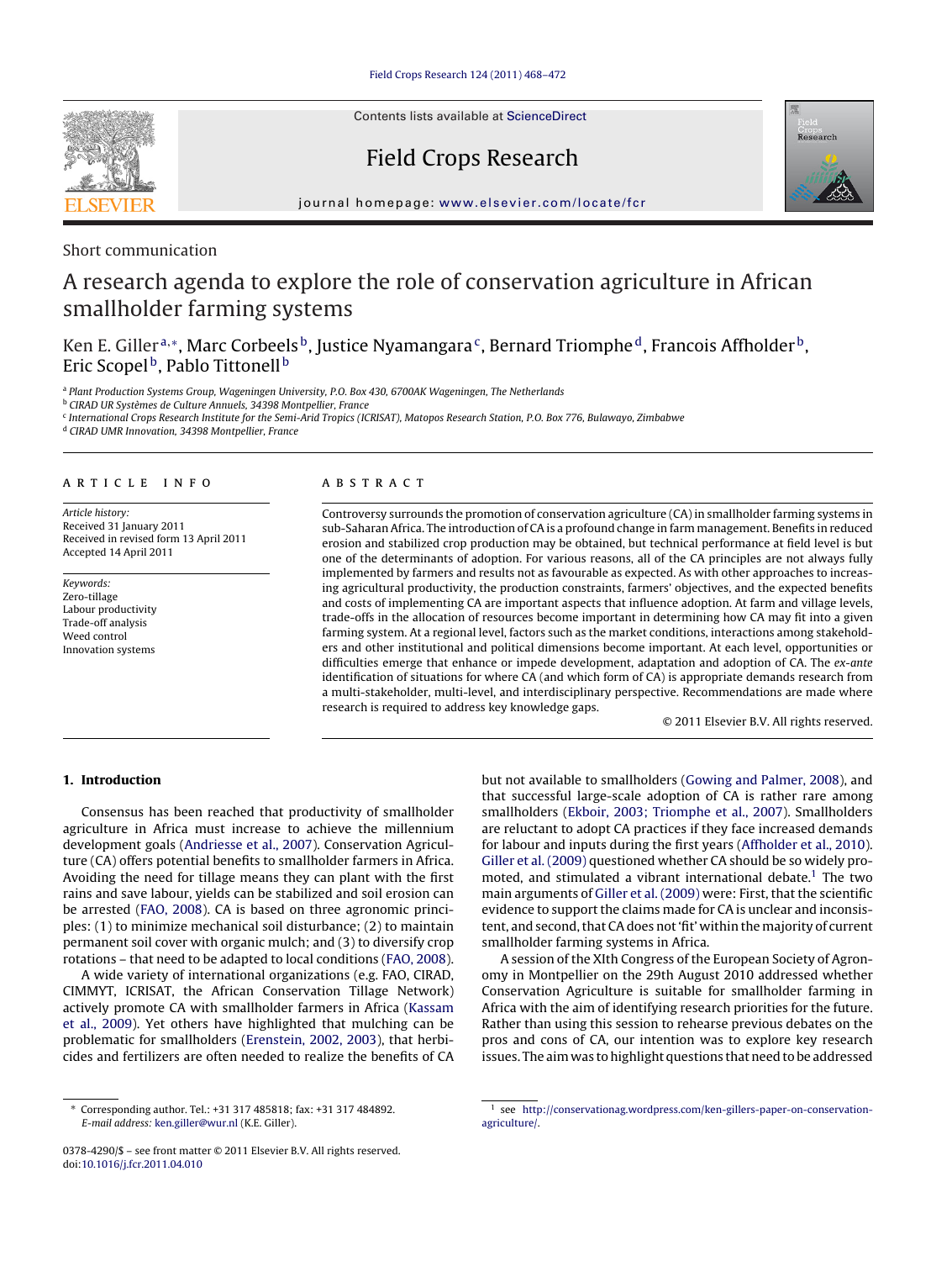to derive a better understanding of whether and when CA is appropriate for smallholder farming in Africa, to search for better ways of tailoring CA to farmers' needs, and to develop an agenda to focus research. There is an urgent need for more reflection on this issue given the current emphasis on CA in the international agenda for agricultural development in sub-Saharan Africa. This short note reports on the issues highlighted in a keynote presentation [\(Corbeels et al., 2010\)](#page-3-0) and the points raised in the ensuing panel discussion.

#### **2. Major issues for research**

Most of the issues identified for research are neither purely technical nor purely socioeconomic, but intertwined. For this reason we group the research questions across different integration levels (field, farm/village and region) rather than dividing into agronomic or socio-economic questions. This is a useful – though by no means perfect – way to classify the major research issues. Some issues relating to appropriate extension methods for complex crop management systems such as CA are also discussed.

#### 2.1. Field level – unravelling the importance of the CA principles

CA can result in yield benefits in the long-term, but in the shortterm – and this may be up to 15 years – yield losses or no yield benefits are just as likely [\(Rusinamhodzi et al., 2011\),](#page-4-0) especially if starting from degraded soil conditions. Benefits of CA such as saving of labour for tillage may increase profitability in the shortterm. Not all smallholder farmers use all of the three principles of CA [\(Gowing and Palmer, 2008\),](#page-4-0) which makes the teasing out of the relative importance of management factors more than an academic exercise. Given the multiple, complex interactions between management factors that determine productivity and yield, it is not possible to address all of these simultaneously in field experiments. Crop simulation models offer a means to explore these interactive effects, but are no substitute for long-term field experiments.

As early planting is one of the main advantages of alternative land preparation methods, CA and current practice need to be compared across a range of sowing dates. Further, the effectiveness of management such as weeding is inextricably interwoven with issues relating to peak labour demand and use of herbicides. It is important that the relative needs and timing of labour are measured in experiments so that returns to labour can be calculated as an output indicator and trade-off analysis done at farm level (see Section [2.2\).](#page-2-0)

A key initial question is whether or not changes in land preparation and tillage practices are the most pressing issue. Where long-term management has led to soil compaction or development of plough pans, remedial measures such as deep ripping or inversion ploughing may be needed before reduced tillage can be introduced. Thus a stepwise approach to implementation of CA may be required to overcome some of these soil physical problems.

Rotation with legumes is a key component of CA. Grain legumes are generally preferred over green manures because of their direct contribution to food or cash ([Giller, 2001\),](#page-4-0) although markets for legumes are often poorly developed. The question 'Which legumes best fit within the cropping systems?' needs to be answered from both technical and socioeconomic standpoints on a case by case basis.

Water conservation is regarded as one of the key attributes of CA given the erratic and unreliable rainfall in many parts of Africa. Indeed, even a small amount of mulch may have some positive effects such as enhancing infiltration of rainfall. Full water balances require detailed studies of rainfall capture (infiltration), soil storage and use by crops which necessitates detailed measurements.

A simple measure such as the rainfall productivity (as kg grain per mm rainfall) of CA compared with current farming methods may be a useful proxy. Simulation models can be useful for unravelling the complex interactions influencing effects of CA on water use (e.g. [Scopel et al., 2004\).](#page-4-0) 'Does CA enhance farmers' capacity to adapt to climate variability and climate change?', is a topical question. Studies need to explore the performance of CA across multiple seasons to capture the variability in rainfall.

Although CA is proposed as an approach to increase the productivity of smallholder agriculture, the inherent poor soil fertility prevalent in smallholder farming can also be a major constraint to implementation of CA. On the poorest soils it is difficult to produce sufficient crop residues to use as mulch, and it can be particularly problematic to achieve good production of legumes grown in rotation. Where sufficient mulch is available it is often cereal straw that may lead to problems of N immobilization due to the poor soil fertility especially in the initial seasons. What fertilizer rates are required to increase production and counter possible N immobilization by cereal residues? What are the benefits in mixing cereals with legumes? Does the efficiency of fertilizer use differ between current practice and CA? Although it may seem obvious, it is important that comparisons of CA with other practices are not confounded by use of different rates of nutrient input as is often the case.

CA is known to increase organic carbon in the surface soil [\(Dercon et al., 2010\).](#page-3-0) CA is also often claimed to increase soil C stocks, though thorough meta-analyses report that there is an equal number of long-term experiments that show no increase ([Govaerts](#page-4-0) [et al., 2009; Luo et al., 2010\).](#page-4-0) There is evidence that C increases may be found in deeper (>30 cm) soil horizons when legumes are included in crop sequences, though the mechanisms remain unclear [\(Boddey et al., 2010\).](#page-3-0) Many studies do not account properly for changes in stratification of soil C with depth and in the bulk density of the soil under reduced tillage, leading to erroneous conclusions. Soil C stocks need to be sampled taking into account changes in stratification and compared on the basis of equivalent soil mass [\(Ellert and Bettany, 1995\).](#page-3-0) Potential environmental benefits of C sequestration depend on crop productivity and are linked with N inputs through the use of legumes or fertilizers. Suggested impacts of CA on climate change mitigation are not obvious in the African context of low productivity, and studies need to be done under realistic farmers' conditions. The full C balance should also account for what happens to C removed from the topsoil by erosion, and possibly transformed and sequestrated elsewhere such as in lake or marine sediments. Greenhouse gas emissions are highly variable and emission rates are influenced by residue retention, rates of fertilizer and rainfall pattern variability [\(Baggs et al., 2006;](#page-3-0) [Metay et al., 2007; Chapuis-Lardy et al., 2009\).](#page-3-0) We question 'What is the relative performance of CA compared with other management options to mitigate climate change?' – as it may not be as obvious and systematic as suggested, particularly given the poor productivity of smallholder farming.

A major benefit of CA is reduction of erosion due to the maintenance of surface mulch ([Schuller et al., 2007; Pansak et al.,](#page-4-0) [2008\).](#page-4-0) Comparative studies with contour hedgerow systems indicate that CA can arrest erosion on moderately sloping land, though on steeper slopes hedgerows or grass contour strips might be necessary, as mulch can be washed away during heavy rains leaving the soil unprotected against erosion ([Pansak et al., 2008; Guto, 2011\).](#page-4-0) The relative functions of living barriers, mulch for soil cover or tillage for increased soil roughness in enhancing infiltration and thus reducing runoff and soil erosion require further investigation, and this for a range of soil types and slopes.

A key question relating to all of the above functions of mulch is 'What proportion of the crop residues can be removed?' or conversely, 'What is the minimum amount of crop residues required to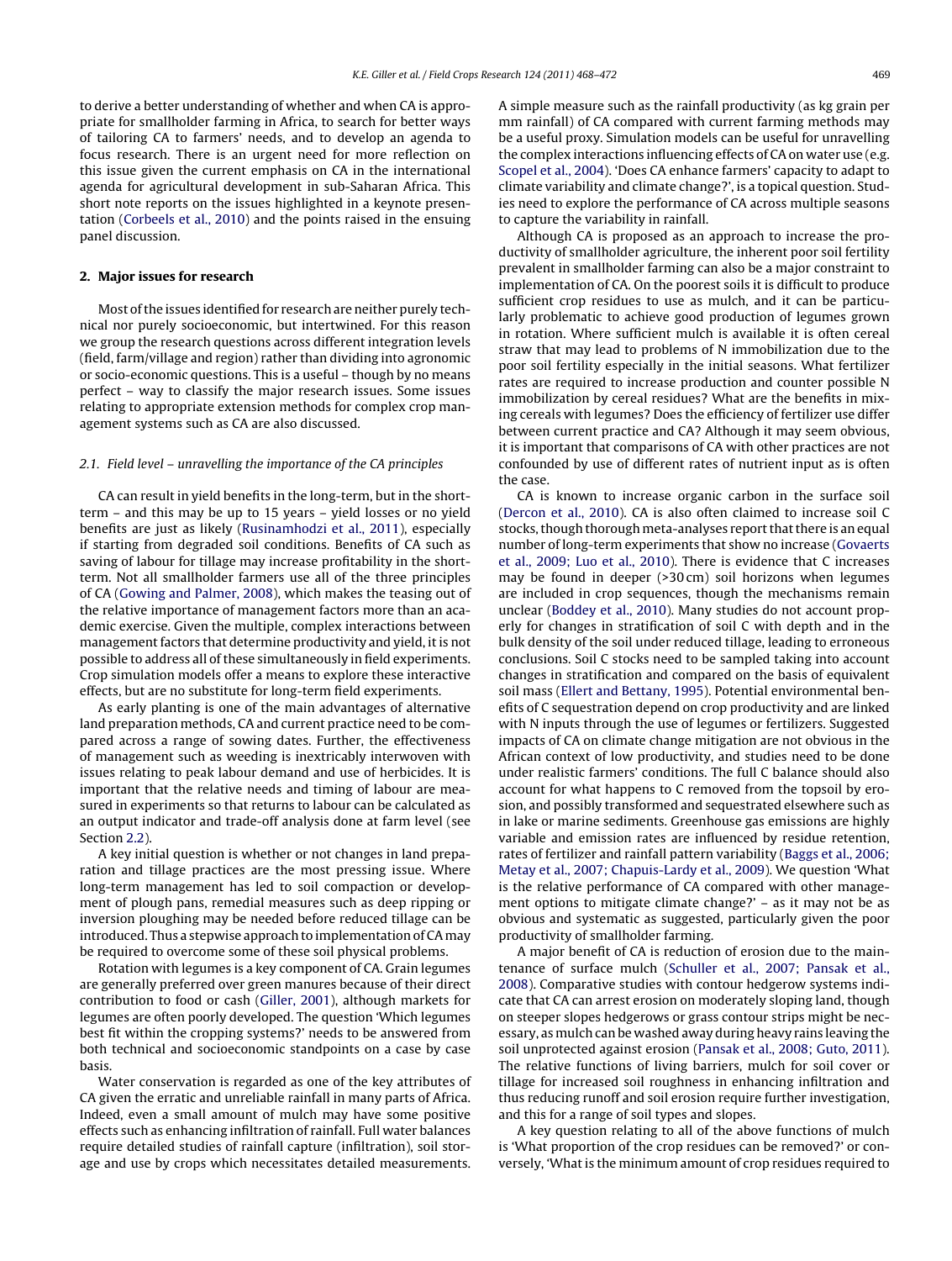<span id="page-2-0"></span>provide the benefits of mulching?'. Understanding the thresholds in terms of the amount of mulch needed to support different ecological functions would help to define the flexibility for farmers to remove biomass for other purposes.

### 2.2. Farm, village and regional level – CA within the context and conditions of African smallholders

Labour availability and demands vary enormously among farmers, depending on whether they have access to draught power for tillage and weeding, and herbicides. In some African countries there is a risk of shifting much labour from men (who traditionally take care of tillage) to women (who take care of weeding) [\(Baudron et al.,](#page-3-0) [2007; Giller et al., 2009\).](#page-3-0) The relative labour constraints of farmers of different resource endowment require further investigation, particularly in relation to times of peak labour demand within the cropping season. Returns to labour can then be calculated as an output indicator in addition to returns to land. The economic impacts of labour use for tillage, weeding, and inputs of fertilizer and herbicide need to be assessed in relation to the benefits for production at farm scale.

In southern Africa, a practice termed conservation farming has been actively promoted. Conservation farming involves digging planting basins using hand hoes and retention of crop residues as mulch ([Mazvimavi and Twomlow, 2009\).](#page-4-0) Reduced tillage using oxdrawn 'rippers' was also promoted. In line with policies of donor organizations, the most vulnerable and resource-constrained have been targeted. The major positive impact of using planting basins is the ability to plant with the first rains, and thereby to benefit from the high temperatures and the mineral N flush at the start of the season. The basins also encourage controlled plant densities and precise placement of mineral and organic fertilizer. Although digging of planting basins appears to be a practical and easily accessible option for poorer farmers, such people often need to work for other farmers to earn income and food. The opportunities within the local labour market often coincide with peak periods of labour demand in their own farms, leading to delays in operations and the yield penalty that this incurs. The area of land prepared with planting basins has remained stagnant (ca. 0.2 ha per farm) mainly due to labour constraints (pits which are destroyed during the dry season, weeding as herbicides were not available) [\(Mazvimavi and](#page-4-0) [Twomlow, 2009\).](#page-4-0) Poorer farmers have some of the most degraded fields, due to repeated cultivation with little or no inputs, are more risk-averse and thus less able to try out new approaches.

Smallholder farmers often attribute more value to immediate costs and benefits than those incurred or realised in the future, due to the constraints of production and food security that they face. Savings in labour due to reduced or zero tillage may be immediate, but not tilling may create greater demand for labour at weeding or for herbicide. Many other benefits of CA are only realised in the longer term. Trade-off analysis can be done using bio-economic household models (e.g. [Affholder et al., 2010\)](#page-3-0) or with biophysical dynamic simulation models coupled with optimisation algorithms and objective functions representing farmers' priorities [\(Tittonell](#page-4-0) [et al., 2007\).](#page-4-0)

A deeper understanding of how farmers prioritize the competing uses for crop residues (e.g. formulch, livestock feed, as fuel or for construction) is required. In most farming systems there is a large diversity in livestock ownership, with some farmers owning livestock and others none. The competition between residues formulch or for livestock feed is most apparent in systems where livestock are released to graze freely after crop harvest. Under such conditions fencing or changes in grazing by-laws would be required to allow sufficient residue retention. Even where livestock are kept in stalls throughout the year (zero-grazing), crop residues are often harvested and kept for feeding animals during the dry season. Poorer

## Likelihood of adoption by farmers?

- Flat land
- Sandy/loam soils
- Poor productivity
- Many livestock
- Little capacity to invest
- Farmers with little experience of using inputs
- Insecure land tenure
- Large land holdings
- Poor markets
- Poor institutional environment
- Steep slopes
- Clayey soils
- Abundant biomass
- **Few livestock** 
	- Wealthier farmers who can afford inputs
	- Farmers with experience of cashcropping
	- Secure land tenure
	- Small land holdings
	- Good markets
	- 'Enabling' institutional environment

**Fig. 1.** Conditions likely to favour adoption of conservation agriculture by smallholder farmers in Africa. Several of these factors are interlinked and may interact.

farmers often sell their residues to livestock keepers [\(Guto, 2011\).](#page-4-0) In general, it seems that livestock feed is prioritized above other uses and that even the crop residues from farms that have few or no livestock end up being grazed in their fields or sold as feed. The promotion of CA has to be done along with the development of improved methods of feeding, including the use of forage crops. Integration of CA within farming systems needs to address the need for livestock feed, and indeed rotations with forage crops, ley-arable systems or integration with legume fodder trees may offer opportunities to develop new reduced tillage approaches. Land access issues and competing uses for crop residues among different types of farmers also require analysis at the village level [\(Rufino et al.,](#page-4-0) [2011\),](#page-4-0) at which negotiations for land use and resource allocation take place. An action-research approach offers the opportunity to actively test and develop alternative arrangements, going beyond assessment and understanding of the current situation. It is often when trying to change arrangements that an understanding of the current situation is gained [\(Faure et al., 2010\).](#page-4-0) A better understanding of the sociotechnical and organizational issues is required. A central question is 'When and for whom CA is likely to be more suited?' – some suggestions are given in Fig. 1.

The availability and use of inputs such as seed, fertilizer and herbicides or implements for reduced tillage (such as jab-planters, oxor donkey-drawn rippers) depends on the development of infrastructure for agricultural support through local agro-dealer shops and implement hiring services. The same applies to farmers' access to credit and to markets for agricultural inputs and produce. In many regions, development of better markets for grain legumes is needed before farmers can invest in more balanced cereal-legume rotations. Even when cost-benefit analysis at farm level indicates economic benefits, farmers may lack the opportunity to purchase inputs ahead of the cropping season, or lack the cash to invest. A richer understanding would assist identification of the institutional support required to enable farmers to invest in CA if they wish to.

#### 2.3. Approaches to the innovation process and measuring adoption

Given the need to tailor CA practices to local conditions, and the complexity and knowledge-intensive nature of CA systems [\(Giller et al., 2009; Ekboir, 2003; Triomphe et al., 2007\),](#page-4-0) a strong capacity in problem-solving among farmers, development agents and researchers is required. Given that CA involves a substan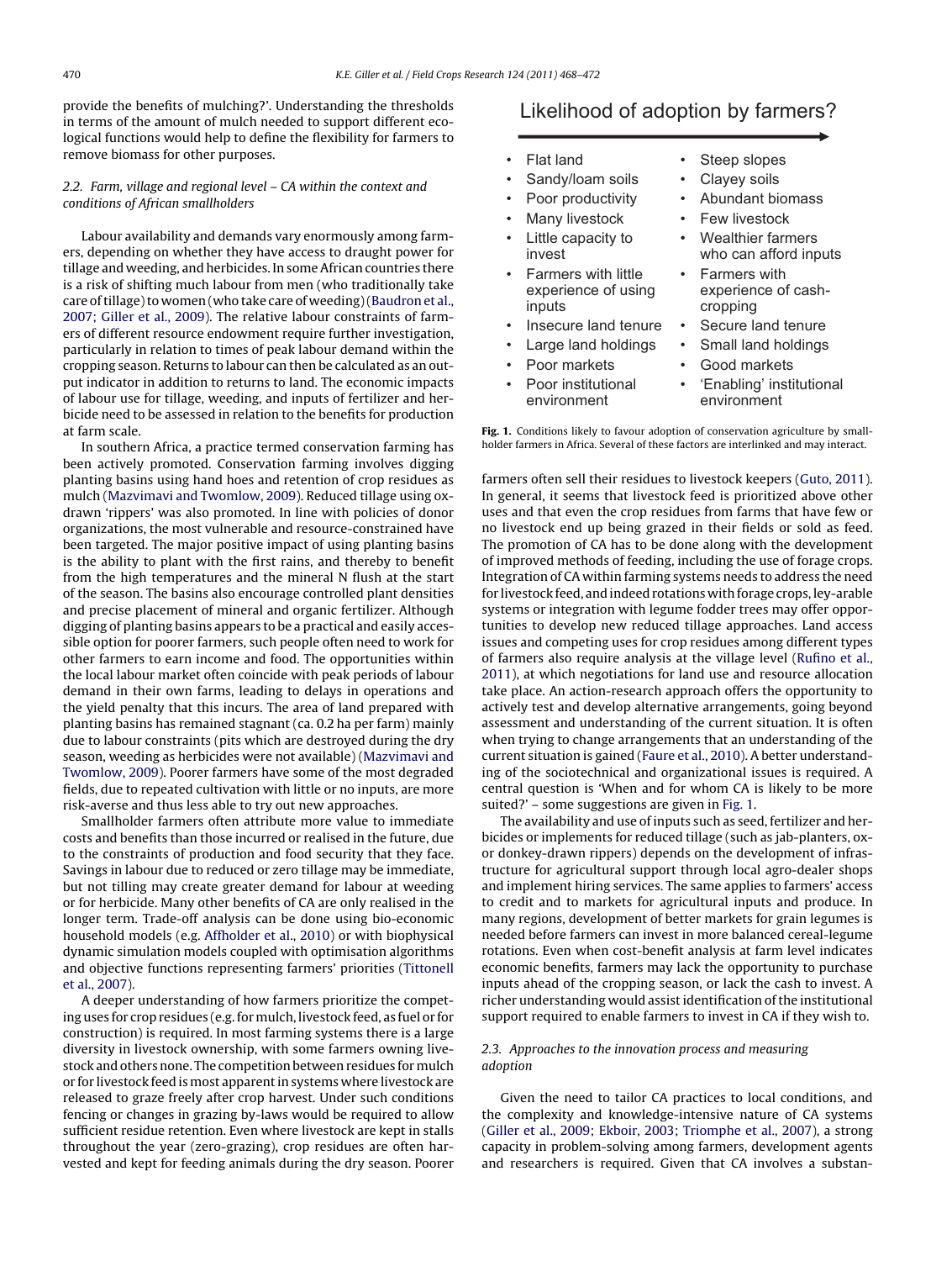<span id="page-3-0"></span>tial change in farming practices, what are the most appropriate approaches to nurture a meaningful CA innovation process, including capacity-strengthening of key stakeholders and appropriate dissemination strategies? Farmers adapt and implement new technologies with their own understanding and interpretation of the underlying principles and rationale, their own priorities and the possibilities to integrate new approaches into their farming systems. The active participation of farmers in iterative technology development through action research to facilitate co-learning and co-innovation, may be a promising approach, as has been shown to foster the adoption of soil improving technologies (e.g. [Misiko](#page-4-0) [and Tittonell, 2009\).](#page-4-0) In doing so, use of an innovation systems perspective is needed to tackle the challenges of complex management systems, as illustrated by the documented successes of CA around the world that have involved a wide range of actors including private companies and governments (Ekboir, 2003).

A better understanding of the contrasting innovation and adoption dynamics of CA between, on the one-hand, the successes in South Asia (the rice-wheat systems in the Indo-Gangetic Plain) and in large-scale farms of Latin America (Argentina, Brazil and Paraguay), and on the other hand the difficulties encountered in Europe and Africa, could provide useful lessons to guide research and investments. What factors influenced both technical performance and farmers' adoption? To what extent, how and why have smallholders been involved?

From many reports it is not clear what is taken to constitute 'adoption' of CA in Africa (and in some cases what is taken to constitute CA). CA has often been promoted as part of a full package including fertilizers and herbicides, so that farmers' interest in CA may be partly due to the increased access to inputs rather than the change in tillage practices per se. Many reports of farmer adoption are made while projects are actively promoting CA and adoption figuresmay simply reflect the number of farmers involved in testing and adapting the technologies. More intense follow up is required in localities where interventions have ceased to reveal what different practices are continued after projects end. In South Africa, only few farmers could be identified who continued to use CA techniques that they had learned about (e.g. Bolliger, 2007). Further detailed studies using both quantitative and qualitative methods are required to learn about the reasons for farmers 'dis-adoption' (cf. [Neill and Lee, 2001\)](#page-4-0) and inform those planning development interventions.

#### **3. Conclusions**

The research community concerned with CA is faced with a number of quandaries. Research on experimental stations is not particularly relevant because it does not mimic sufficiently farmers' agroecological (and notably soil) conditions. But long-term approaches are required to account for the influence of different seasons and to explore effects that may take several years to become apparent, such as changes in soil C stocks. Nor do agronomic experiments take account of the important and numerous interactions between agronomic and socioeconomic issues. A wealth of expert knowledge exists among CA practitioners worldwide. Much could be gained by measuring and documenting impacts of CA in practice and critically evaluating these experiences with rigorous peer-review.

Research into management options needs to recognize the wide diversity of farmers in terms of resource endowments, and farming systems, and the broader institutional and policy environment within which they are embedded. Understanding of farmers' priorities and constraints is needed to drive research on appropriate technologies at field level. Thus research needs to develop an integrative, interdisciplinary and participatory character. This will

allow an understanding of whether CA is an attractive option for farmers. Much more attention needs to be given to the testing, tailoring and targeting of the relevant components of CA across the diverse agro-ecological and socio-economic conditions of different countries.

Overall, experience with CA in sub-Saharan Africa and elsewhere across a range of socio-ecological circumstances reveals that no blueprint or silver bullet exists, and dogmas or rigid prescriptions are inappropriate. Many of the issues raised in this discussion are not peculiar to CA but relevant to most approaches to increasing productivity of smallholder farming. These emerging research issues will help to shape our understanding of when and whether local adaptation of CA principles may be an appropriate way to address the needs of smallholder farmers. Knowledge of complementarities that exist with other approaches to enhancing farmers' livelihoods will allow research to make a fuller contribution to agricultural development in Africa.

#### **Acknowledgements**

We thank the organizers of ESA2010, and in particular Jacques Wery, for the opportunity of organizing the symposium that formed the basis of this contribution. Gerd Dercon and Michael Jenrich made important contributions to the panel discussion in Montpellier and extensive comments on earlier manuscripts that helped to shape the text. Marc Corbeels, Bernard Triomphe, Eric Scopel and Pablo Tittonell are funded by the European Commission through the CA2Africa project.

#### **References**

- Affholder, F., Jourdain, D., Quang, D.D., Tuong, T.P., Morize, M., Ricome, A., 2010. Constraints to farmers' adoption of direct-seeding mulch-based cropping systems: A farm scale modelling approach applied to the mountainous slopes of Vietnam. Agric. Syst. 103, 51–62.
- Andriesse, W., Giller, K.E., Jiggins, J., Löffler, H., Oosterveer, P., Woodhill, J., 2007. The Role of Agriculture in Achieving MDG1—A Review of the Leading Reports. Wageningen International, Wageningen.
- Baggs, E.M., Chebii, J., Ndufa, J.K., 2006. A short-term investigation of trace gas emissions following tillage and no-tillage of agroforestry residues in western Kenya. Soil Till. Res. 90, 69–76.
- Baudron, F., Mwanza, H.M., Triomphe, B., Bwalya, M., 2007. Conservation Agriculture in Zambia: A Case Study of Southern Province. Conservation Agriculture in Africa Series. African Conservation Tillage Network, Centre de Coopeĭration Internationale de Recherche Agronomique pour le Deĭveloppement, Food and Agriculture Organization of the United Nations, Nairobi, Montpellier, Rome.
- Boddey, R.M., Jantalia, C.P., Conceicao, P.C., Zanatta, J.A., Bayer, C., Mielniczuk, J., Dieckow, J., Dos Santos, H.P., Denardin, J.E., Aita, C., Giacomini, S.J., Alves, B.J.R. Urquiaga, S., 2010. Carbon accumulation at depth in Ferralsols under zero-till subtropical agriculture. Glob. Change Biol. 16, 784–795.
- Bolliger, A., 2007. Is Zero-till an Appropriate Agricultural Alternatiive for Disadvantaged Smallholders of South Africa? A Study of Surrogate Systems and Strategies, Smallholder Sensitivities and Soil Glycoproteins. University of Copenhagen, Copenhagen, p. 67.
- Chapuis-Lardy, L., Metay, A., Martinet, M., Rabenarivo, M., Toucet, J., Douzet, J.M., Razafimbelo, T., Rabeharisoa, L., Rakotoarisoa, J., 2009. Nitrous oxide fluxes from Malagasy agricultural soils. Geoderma 148, 421–427.
- Corbeels, M., Triomphe, B., Tittonell, P., Affholder, F., Lahmar, R., Scopel, E., Alary, V., Jourdain, D., 2010. Tailoring conservation agriculture to local contexts and conditions of smallholder farmers in Africa. In: Wery, J., Shili-Touzi, I., Perrin, A. (Eds.), Proceedings of Agro2010—the XIth ESA Congress. August 29th–September 3rd, 2010, Montpellier, France. Agropolis International Editions, Montpellier, France, pp. 37–38.
- Dercon, G., Nguyen, M.L., Aulakh, M., Boddey, R., Dalal, R., Govaerts, B., Halitligil, M., Ibragimov, N., Ismaili, M., Lopez, S., Mohammad, W., Pulleman, M., Vanlauwe, B., Zagal, E., 2010. Soil, water and nutrient management under conservation agriculture across agro-ecosystems worldwide: an overview of main lessons learnt under an FAO/IAEA coordinated research project. In: Wery, J., Shili-Touzi, I., Perrin, A. (Eds.), Proceedings of Agro2010—The XIth ESA Congress. August 29th–September 3rd, 2010, Montpellier, France. Agropolis International Editions, Montpellier, France, pp. 437–438.
- Ekboir, J.M., 2003. Research and technology policies in innovation systems: zero tillage in Brazil. Res. Policy 32, 573–586.
- Ellert, B.H., Bettany, J.R., 1995. Calculation of organic matter and nutrients stored in soils under contrasting management regimes. Can. J. Soil Sci. 75, 529–538.